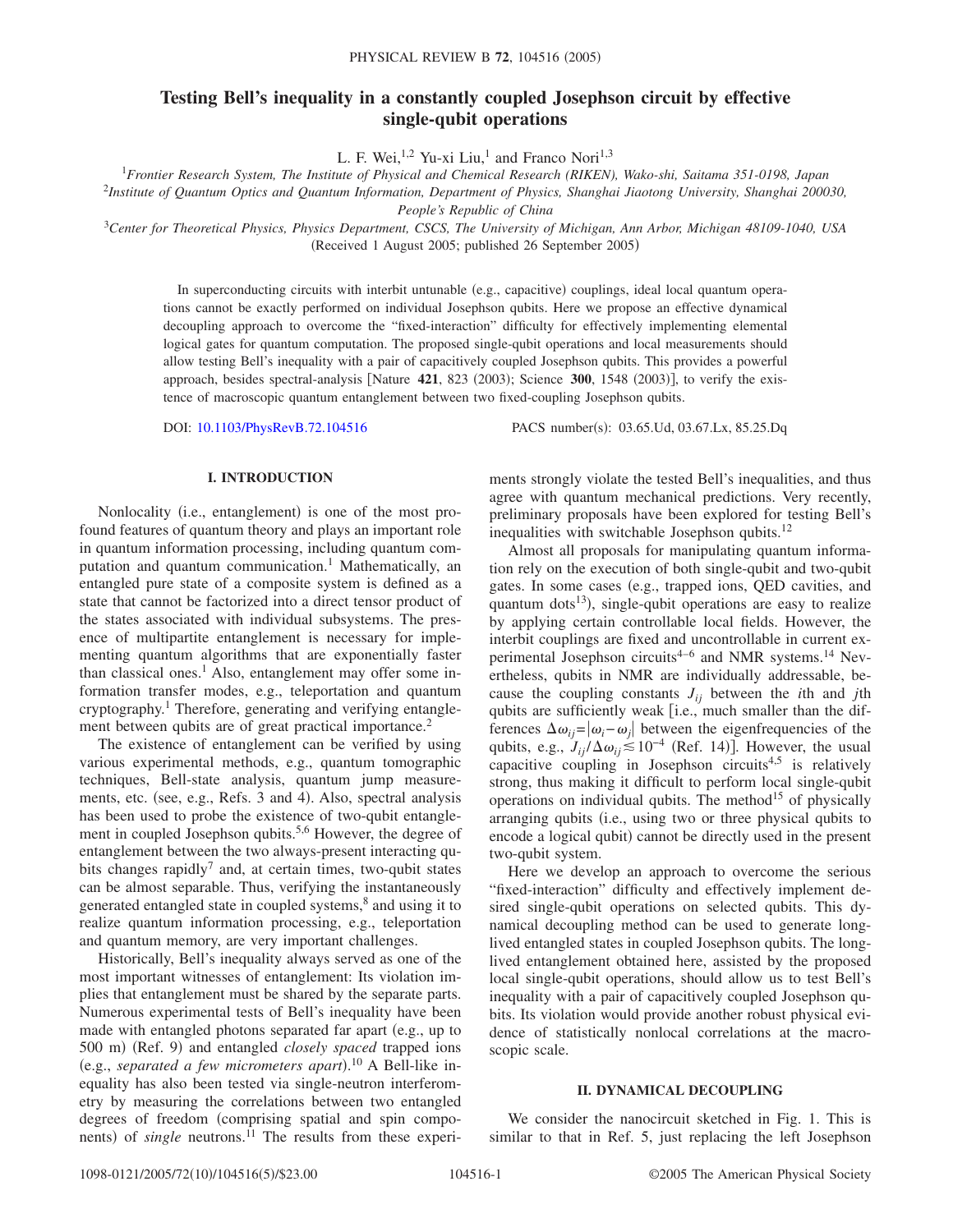

FIG. 1. (Color online) Two capacitively coupled charge qubits. The quantum states of two Cooper-pair boxes (i.e., qubits) are manipulated by controlling the applied gate voltages  $V_{g_1}$ ,  $V_{g_2}$ , and external magnetic fluxes  $\Phi_1$ ,  $\Phi_2$  (penetrating the SQUID loops).  $P_1$ and  $P_2$  (dashed line parts) read out the final qubit states.

junction there by a superconducting quantum interference device (SQUID) loop with controllable Josephson energy. The two Cooper-pair boxes are coupled via the capacitance  $C_m$ . The qubits work in the charge regime, with  $k_B T \ll E_j^{(j)}$  $\ll E_C^{(j)} \ll \Delta$  (*j*=1,2), where both quasiparticle tunneling and excitations are effectively suppressed and the number  $n<sub>i</sub>$ (with  $n_j = 0, 1, 2, \ldots$ ) of Cooper pairs in the boxes is a good quantum number. Here,  $k_B$ , *T*,  $\Delta$ ,  $E_C^{(j)}$ , and  $E_J^{(j)}$  are the Boltzmann constant, temperature, superconducting gap, the charging, and Josephson energies of the *j*th qubit, respectively. Following Refs. 4 and 5, the system is assumed to work near the coresonant point and its quantum dynamics can be restricted to the subspace spanned by the four lowest charge states:  $|00\rangle$ ,  $|10\rangle$ ,  $|01\rangle$ , and  $|11\rangle$ . Thus, the Hamiltonian of this circuit is

$$
\hat{H} = \frac{1}{2} \sum_{j=1,2} \left[ E_C^{(j)} \sigma_z^{(j)} - E_J^{(j)} \sigma_x^{(j)} \right] + E_{12} \sigma_z^{(1)} \sigma_z^{(2)}.
$$
 (1)

Here,  $E_{12} = E_m/4$  is effective interbit coupling with  $E_n$  $=4e^2C_m/C_{\Sigma}$ . The effective charge energy  $\overline{E}_C^{(j)}$  is  $E_C^{(j)}$  $=E_{C_j}(-1/2+n_{g_j})+E_m(-1/4+n_{g_k}/2)$  (*j*,*k*=1,2) with  $n_{g_j}$  $=(C_{g_j}^{\prime} V_{g_j} + C_{p_j} V_p)/(2e)$  and  $E_{C_j} = 4e^2 C_{\Sigma} / C_{\Sigma}$ . The effective Josephson energy of the SQUID is  $E_J^{(j)} = 2\varepsilon_J^{(j)} \cos(\pi \Phi_j / \Phi_0)$ with Josephson energy  $\varepsilon_j^{(j)}$  of the single junction. Above,  $C_{\Sigma} = C_{\Sigma_1} C_{\Sigma_2} - C_m^2$ , and  $C_{\Sigma_j}$  is the sum of all capacitances connected to the *j*th box. The pesudospin operators are defined as  $\sigma_z^{(j)} = |0_j\rangle\langle0_j| - |1_j\rangle\langle1_j|$  and  $\sigma_x^{(j)} = |0_j\rangle\langle1_j| + |1_j\rangle\langle0_j|$ .

First, let us consider the circuit working at the coresonance point (i.e.,  $n_{g_1} = n_{g_2} = 0.5$ , yielding  $E_C^{(1)} = E_C^{(2)} = 0$ ), and the applied fluxes are set as  $\Phi_j = 0$ ,  $\Phi_k = \Phi_0/2$ ,  $k \neq j$  (yield-<br>*i*<sub>ne</sub>  $F^{(j)} = 2e^{(j)} - F^{(k)} = 0$ ). In this ages the simplit has the ing  $E_J^{(j)} = 2\varepsilon_J^{(j)}$ ,  $E_J^{(k)} = 0$ ). In this case, the circuit has the **Hamiltonian** 

$$
\hat{H}_1 = -\,\varepsilon_J^{(j)}\sigma_x^{(j)} + E_{12}\sigma_z^{(1)}\sigma_z^{(2)}.\tag{2}
$$

The corresponding time-evolution operator reads

$$
\hat{U}_1(t) = \exp\left(-\frac{it}{\hbar}\hat{H}_1\right) = \exp\left[\frac{it}{\hbar}\varepsilon_j^{(j)}\sigma_x^{(j)}\right]\hat{U}_{\text{int}}(t),\tag{3}
$$

where the operator  $\hat{U}_{int}(t)$  is determined by

$$
i\hbar \frac{\partial \hat{U}_{\text{int}}(t)}{\partial t} = \hat{H}_{\text{int}}(t)\hat{U}_{\text{int}}(t), \tag{4}
$$

with

$$
\hat{H}_{\rm int}(t) = E_{12} \exp \left[ -\frac{it}{\hbar} \varepsilon_J^{(j)} \sigma_x^{(j)} \right] \sigma_z^{(1)} \sigma_z^{(2)} \exp \left[ \frac{it}{\hbar} \varepsilon_J^{(j)} \sigma_x^{(j)} \right].
$$

Considering  $\zeta_j = E_{12} / (2\varepsilon_j^{(j)}) \ll 1$  (e.g.,  $\zeta_j \lesssim 1/4$  in the circuit<sup>5</sup>), one can make the following perturbation expansion:

$$
\hat{U}_{int}(t) = 1 + \left(-\frac{i}{\hbar}\right) \int^t dt' \hat{H}_{int}(t')
$$
\n
$$
+ \left(-\frac{i}{\hbar}\right)^2 \int^t \int^{t'} dt' dt'' \hat{H}_{int}(t') \hat{H}_{int}(t'') + \cdots
$$
\n
$$
= 1 - \left(\frac{it}{\hbar}\right) \frac{E_{12}^2}{2\varepsilon_j^{(j)}} \sigma_x^{(j)} \otimes I^{(k)} + \hat{O}(\xi_j^2). \tag{5}
$$

Neglecting the higher-order terms of  $\zeta_i$ , since it is small, the Hamiltonian of the system can be effectively rewritten as

$$
\hat{H}_{\text{eff}}^{(j)} = -\left[\varepsilon_j^{(j)} + \frac{E_{12}^2}{2\varepsilon_j^{(j)}}\right] \sigma_x^{(j)} \otimes \hat{I}^{(k)}.\tag{6}
$$

Above, the first-order expansion term  $\hat{U}_{int}^{(1)}$  $t_{\text{int}}^{(1)}(t) = (-i)^{i}$  $\hat{h}$ ) $\int$ <sup>t</sup> $dt'$   $\hat{H}_{int}(t')$  practically does not contribute to the time evolution, due to its small probability (proportional to  $\zeta_j^2$ ). Under this approximation, the fixed interaction between the qubits has been effectively eliminated, except resulting in a shift of the relatively strong Josephson energy. Thus, the system effectively undergoes an evolution

$$
\hat{R}_x^{(j)}(\varphi_j) = \exp[i\varphi_j \sigma_x^{(j)}], \quad \varphi_j = \frac{\varepsilon_j^{(j)}t}{\hbar} (1 + 2\zeta_j^2), \quad (7)
$$

which reduces to the single-qubit  $\sigma_x^{(j)}$ -rotation (i.e., qubit flip) on the *j*th qubit, if the duration is set by  $\cos \varphi_j = 0$ .

The robustness of this dynamical decoupling can be verified by testing the difference of the corresponding physical effects, e.g., the transition probabilities *P* between two selected states, due to the present approximate time-evolution

$$
\hat{U}_{\text{appr}}(t) = R_x^{(j)}(\varphi_j) \otimes I^{(k)} \tag{8}
$$

and the exact one

$$
\hat{U}_{\text{ex}}(t) = \exp(-it\hat{H}_1/\hbar) = A(t)\sigma_x^{(j)} \otimes \hat{I}^{(k)} + B(t)(|0_j 0_k \rangle \langle 0_j 0_k | + |1_j 1_k \rangle \langle 1_j 1_k|) + B^*(t)(|1_j 0_k \rangle \langle 1_j 0_k| + |0_j 1_k \rangle \langle 0_j 1_k|),
$$
\n(9)

respectively. Here,

$$
A(t) = i\rho_j(t), \quad B(t) = [1 - \rho_j^2(t)]^{1/2} \exp[-i\xi_j(t)], \quad (10)
$$

with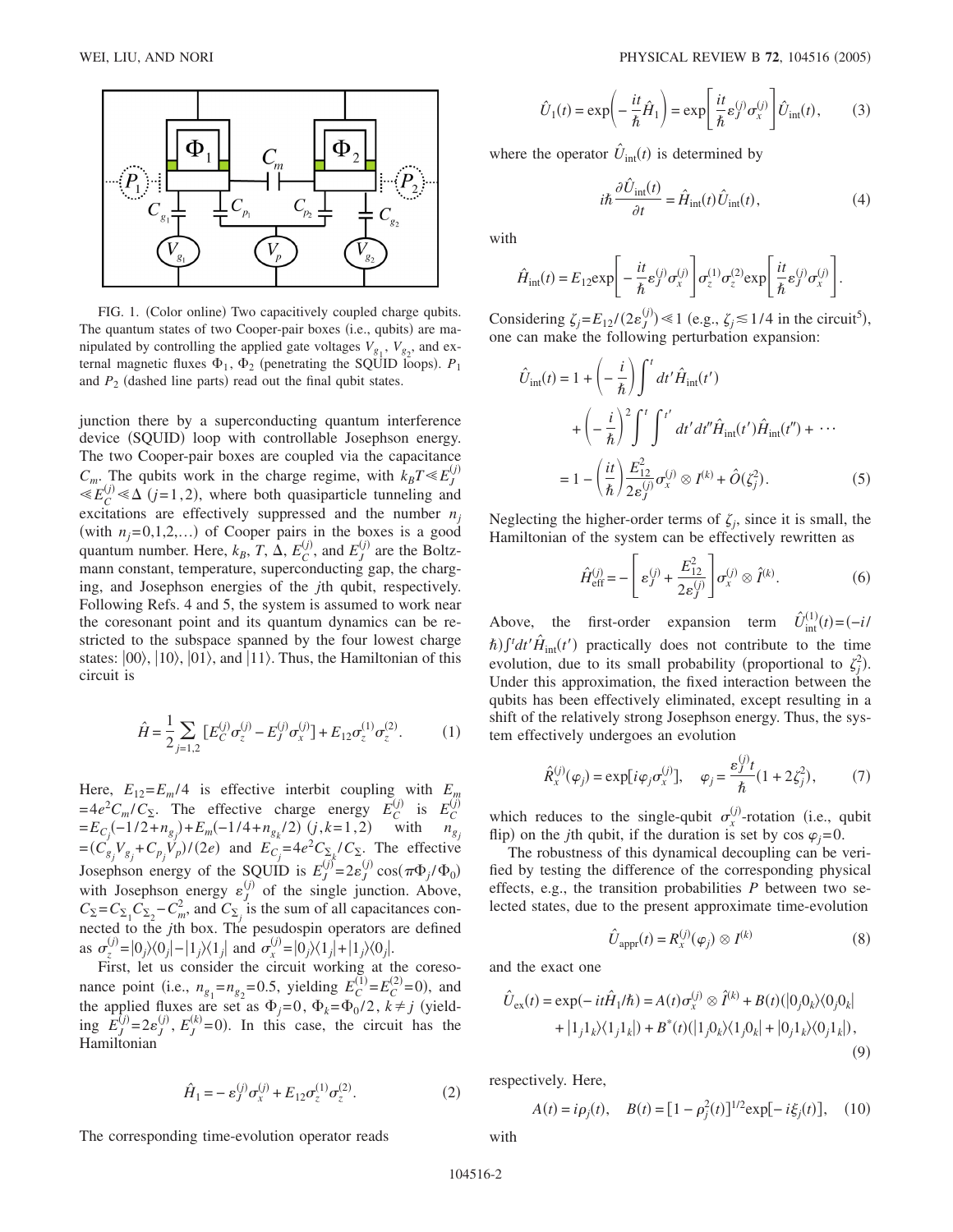

FIG. 2. (Color online) Probabilities  $P_{\text{appr}}$  (solid lines) and  $P_{\text{ex}}$  (dotted lines) for the transition  $|1_j0_k\rangle \leftrightarrow |0_j0_k\rangle$  versus  $\tau = \varepsilon_j^{(j)} t/\hbar$ , due to the approximate and exact time evolutions, respectively. The difference between them decreases with decreasing interbit coupling  $\zeta_i$ .

$$
\rho_j(t) = \nu_j^{-1} \sin(\varepsilon_j^{(j)} \nu_j t/\hbar),
$$
  

$$
\nu_j = [1 + (E_{12}/\varepsilon_j^{(j)})^2]^{1/2},
$$
  

$$
\xi_j(t) = \arctan[2\zeta_j \nu_j^{-1} \tan(\varepsilon_j^{(j)} \nu_j t/\hbar)].
$$

Figure 2 shows that the probabilities for the transition  $|1_j0_k\rangle \leftrightarrow |0_j0_k\rangle$  due to the evolutions  $\hat{U}_{appr}(t)$  (solid lines) and  $\hat{U}_{\text{ex}}(t)$  (dotted lines) possess the same oscillating period. Also, the difference between the probabilities decreases when deceasing the coupling strength  $\zeta_i$ : The largest differences are less than 0.06 and 0.04 for coupling strengths  $\zeta_i$  $=1/8$  and  $\zeta_i = 1/10$ , respectively.

Similarly, if the system works far from the coresonance point (e.g.,  $n_{g_j}$  < 0.25),<sup>4</sup> then both  $E_J^{(j)}$  and the fixed coupling  $E_{12}$  are the small perturbative quantities, compared to the charging energy  $E_C^{(j)}$ . Thus, the Hamiltonian (1) can be effectively approximated by

$$
\hat{H}_2 = \sum_{j=1,2} E_j \sigma_z^{(j)} + E_{12} \sigma_z^{(1)} \otimes \sigma_z^{(2)},\tag{11}
$$

with  $E_j = E_C^{(j)}[1 + s_j^2/(1 - s_{12}^2)]$ , and  $s_j = E_J^{(j)}/(2E_C^{(j)})$ ,  $s_{12} = E_{12}/J$  $E_C^{(j)}$ . The evolution corresponding to this effective Hamiltonian results in a two-qubit operation

$$
R_z^{(12)}(\chi) = \exp[-i\chi_{12}\sigma_z^{(1)}\sigma_z^{(2)}] \otimes \prod_{j=1,2} \exp[-i\chi_j\sigma_z^{(j)}],
$$
\n(12)

where  $\chi = {\chi_j, \chi_{12}}$  and  $\chi_j = E_j t/\hbar$ ,  $\chi_{12} = E_{12} t/\hbar$ . For the simplest case where  $E_j^{(j)}=0$  and thus  $s_j=0$ , we have  $E_j=E_C^{(j)}$ . By using a refocusing technique, like in NMR,<sup>14</sup> we can effectively realize another important single-qubit operation

$$
R_z^{(j)}(\phi_j) = [R_z^{(12)}(\chi)\sigma_x^{(k)}]^2 = \exp[-i\phi_j\sigma_z^{(j)}],\tag{13}
$$

with  $\phi_i = 2\chi_i$ . The inverse of this operation, i.e., the gate  $R_z^{(j)}(-\phi_j) = \exp[i\phi_j \sigma_z^{(j)}]$  can be obtained by changing the signs of  $E_i$  via controlling the applied gate voltage.

The single-qubit gates  $R_x^{(j)}(e_j)$  and  $R_z^{(j)}(e_j)$  do not commute, and thus constitute a universal single-qubit gate set, which can assist the realization of two-qubit gates to implement any unitary operation on this circuit. For example, a Hadamard-like operation

$$
R_j(\theta_j) = R_z^{(j)}(\theta_j/2) R_x^{(j)}(\pi/4) R_z^{(j)}(-\theta_j/2)
$$
  
= 
$$
\frac{1}{\sqrt{2}} \begin{pmatrix} 1 & -i \exp(i\theta_j) \\ -i \exp(-i\theta_j) & 1 \end{pmatrix},
$$
 (14)

can be implemented, which will take an important role for testing Bell's inequality.

## **III. TESTING BELL'S INEQUALITY BY USING EFFECTIVE SINGLE-QUBIT LOCAL OPERATIONS**

By using the above dynamical decoupling procedure, we now show that Bell's inequality may be tested with fixedcoupling Josephson qubits.

First, the desired entanglement between these SQUIDbased qubits can be created in a repeatable way. Initially, the system works sufficiently far from the coresonance point and remains at the state  $|\psi_0\rangle = |00\rangle$ ,  $\Phi_i = 0$ . Now, a pair of gate voltage pulses brings the system to the coresonance point<sup>5</sup> and lets the system undergo the evolution  $\hat{U}_3(t)$  $= \exp(-it\hat{H}_3/\hbar)$ , with

$$
\hat{H}_3 = -\varepsilon_J \sum_{j=1,2} \sigma_x^{(j)} + E_{12} \sigma_z^{(1)} \otimes \sigma_z^{(2)}.
$$
 (15)

For simplicity, here we assume that  $\varepsilon_J^{(1)} = \varepsilon_J^{(2)} = \varepsilon_J$ . We analytically derive the time-dependent degree of entanglement or *concurrence*<sup> $7$ </sup>  $C_E(t)$  of this circuit

$$
C_E(t) = \frac{1}{2} \sqrt{P^2(t) + Q^2(t)},
$$
\n(16)

with

$$
P(t) = \cos^2 \vartheta(t) - \cos \varrho(t) + \sin^2 \vartheta(t) \left( \frac{1}{1 + \tilde{\zeta}^2} - \frac{1}{1 + \tilde{\zeta}^{-2}} \right),\tag{17}
$$

$$
Q(t) = \frac{\sin^2[2\vartheta(t)]}{\sqrt{1 + \tilde{\zeta}^{-2}}} - \sin \varrho(t),
$$
 (18)

and

$$
\vartheta(t) = \gamma(t)(1 + \tilde{\zeta}^2)^{1/2}, \quad \varrho(t) = 2\tilde{\zeta}\gamma(t),
$$

$$
\gamma(t) = 2\varepsilon_J t/\hbar, \quad \tilde{\zeta} = E_{12}/(2\varepsilon_J).
$$

Figure 3 shows this evolution, showing some plateaus near the times  $t_e$  when sin  $\vartheta(t_e) = 0$ . At these times, the system is in the following compact entangled state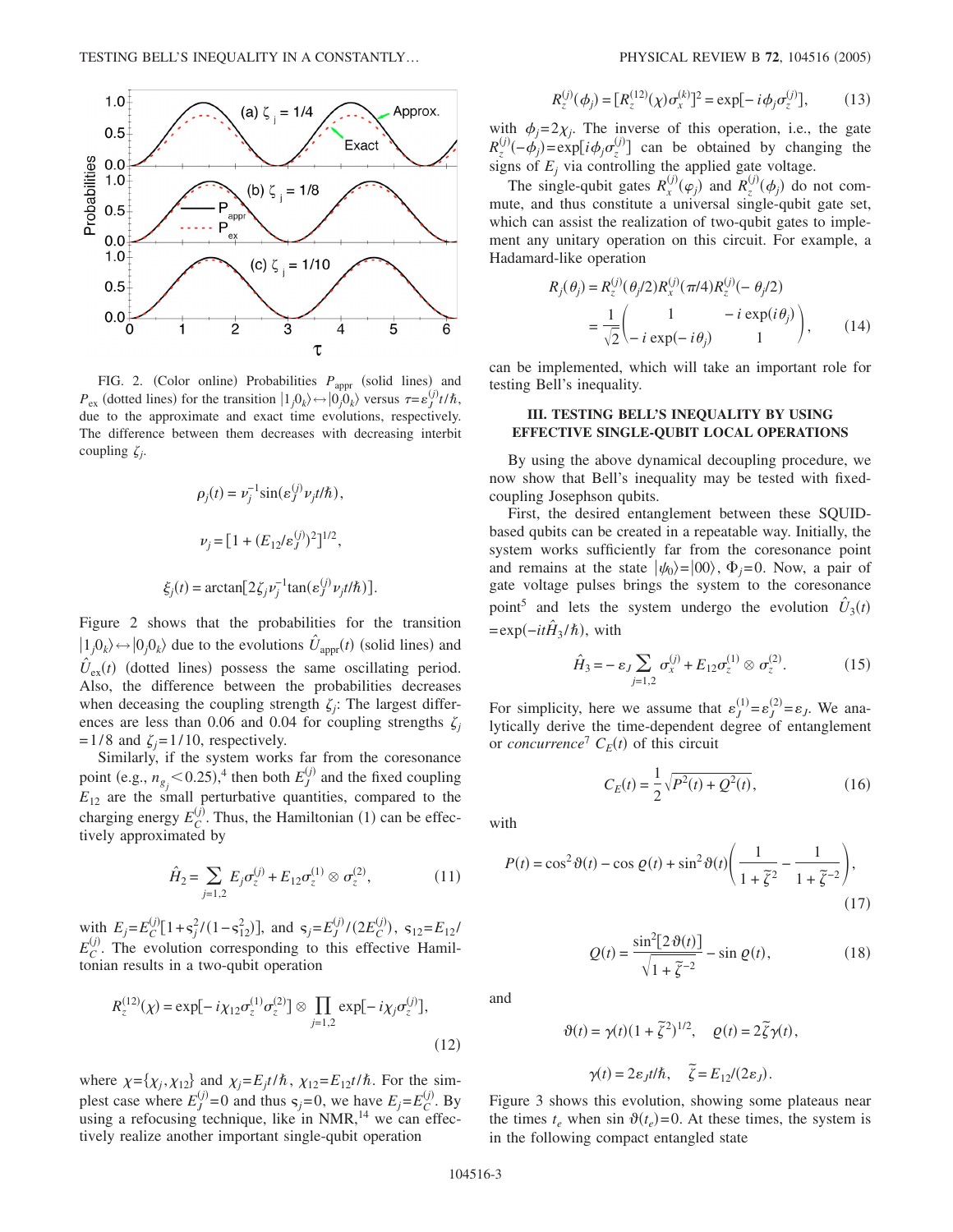

FIG. 3. (Color online) Dynamical evolution of the degree of entanglement  $C_E(t)$  for the circuit (Fig. 1) with couplings:  $E_m/\varepsilon_j$  $= 1/2$  (dashed line), 1/4 (solid line), respectively. Here,  $\varepsilon_J$  $=$  30  $\mu$ eV. The  $C_E$ =0.707 (dotted line) gives the threshold for the violation of Bell's inequality for the entangled state (8), whose degree of entanglement slowly changes during several short time intervals (see the plateaus in the figure).

$$
|\psi_e\rangle = \alpha|00\rangle + \beta|11\rangle, \tag{19}
$$

with

$$
C_E(t_e) = 2|\alpha_+ \alpha_-| = |\sin(E_{12}t_e/\hbar)|,\tag{20}
$$

and

$$
\alpha_{\pm} = [1 \pm \exp(\pm it_e E_{12}/\hbar)]/2.
$$

These states are very adjacent to the eigenstates of  $\hat{H}_3$ , and almost do not evolve for several very short time intervals. Thus, periodically, their degrees of entanglement are almost unchanged, shown by the short plateaus in Fig. 3. The maximally entangled states (corresponding to the top plateaus in Fig. 3) occur when the pulse durations  $t_e$  are set properly such that the condition  $cos(E_{12}t_e/\hbar) = 0$  is further satisfied.

Next, using dynamically generated single-qubit operations, the controllable variables  $\{\theta_i\}$  can be encoded into the generated entangled states, keeping the degree of entanglement unchanged. The change of concurrence of the twoqubit entangled state can be effectively suppressed by continuously applying controllable single-qubit operations. This is similar to the approaches for suppressing decoherence in open quantum systems by using the quantum Zeno effect and the "bang-bang" decoupling method.<sup>16</sup> Thus, the new entangled state

$$
|\psi'_e\rangle = \prod_{j=1,2} \hat{R}_j(\theta_j) |\psi_e\rangle = \sum_{m,n=0,1} a_{mm} |mn\rangle, \tag{21}
$$

with

$$
a_{00} = [\alpha - \beta \exp(i\theta_1 + i\theta_2)]/2,
$$
  
\n
$$
a_{10} = [-i\alpha \exp(-i\theta_1) - i\beta \exp(i\theta_2)]/2,
$$
  
\n
$$
a_{01} = [-i\alpha \exp(-i\theta_2) - i\beta \exp(i\theta_1)]/2,
$$

$$
a_{11} = [\alpha \exp(-i\theta_1 - i\theta_2) - \beta]/2,
$$

has the same degree of entanglement as that of the  $|\psi_e\rangle$  generated above.

Finally, the correlations between the classical variables  $\{\theta_i\}$  can be measured by simultaneously detecting the populations of qubits in the excited  $|1\rangle$  or ground states  $|0\rangle$ .<sup>17</sup> Experimentally, the above steps can be repeated many times for the same classical variables and then the correlation function  $E_e(\theta_1, \theta_2)$  can be measured as

$$
E_e(\theta_1, \theta_2) = \frac{N_{\text{same}}(\theta_1, \theta_2) - N_{\text{diff}}(\theta_1, \theta_2)}{N_{\text{same}}(\theta_1, \theta_2) + N_{\text{diff}}(\theta_1, \theta_2)},
$$
(22)

with  $N_{\text{same}}(\theta_1, \theta_2) (N_{\text{diff}}(\theta_1, \theta_2))$  being the number of events with two qubits found in the same (different) logic states. Theoretically, the above projected measurements can be expressed via

$$
\hat{P}_T = |11\rangle\langle11| + |00\rangle\langle00| - |10\rangle\langle10| - |01\rangle\langle01| = \hat{\sigma}_z^{(1)} \otimes \hat{\sigma}_z^{(2)},
$$
\n(23)

and the correlation in the outcomes can be calculated as

$$
E(\theta_1, \theta_2) = \langle \psi'_e | \hat{P}_T | \psi'_e \rangle = \pm \sin(t_e E_{12} / \hbar) \sin(\theta_1 + \theta_2).
$$
\n(24)

For the sets of angles:  $\{\theta_j, \theta'_j\} = \{-\pi/8, 3\pi/8\}$ , the Clauser, Horne, Shimony, and Holt (CHSH) (Ref. 9) function

$$
f(|\psi'_e\rangle) = |E(\theta_1, \theta_2) + E(\theta'_1, \theta_2) + E(\theta_1, \theta'_2) - E(\theta'_1, \theta'_2)|
$$
  
=  $2\sqrt{2}|\sin(t_e E_{12}/\hbar)|$  (25)

is larger than 2 for

$$
\left|\sin(t_e E_{12}/\hbar)\right| > \frac{1}{\sqrt{2}}.\tag{26}
$$

Therefore, properly setting the pulse duration  $t_e$  to prepare the desired entangled state (whose plateaulike concurrence is larger than 0.707), the CHSH-type Bell's inequality<sup>9</sup>

$$
f_e(\left|\psi'_e\right|) < 2\tag{27}
$$

can be effectively tested by experimentally measuring the CHSH function:  $f_e(|\psi'_e\rangle) = |E_e(\theta_1, \theta_2) + E_e(\theta'_1, \theta_2) + E_e(\theta_1, \theta'_2)$  $-E_e(\theta'_1, \theta'_2)$ .

### **IV. DISCUSSIONS AND CONCLUSIONS**

The simplest dynamical-decoupling process proposed above consists of two  $\sigma_x^{(j)}$  pulses and two delays

$$
\hat{U}_d(\tau) = \exp[-iE_{12}\tau \sigma_z^{(1)} \sigma_z^{(2)}].
$$
 (28)

The duration of the  $\sigma_x^{(j)}$  pulse is calculated<sup>5</sup> as  $t_x = (2l+1)t_0$ ,  $l = 0, 1, 2, \dots;$  and  $t_0 = \pi \hbar / [2 \varepsilon_j^{(j)} (1 + 2 \zeta_j^2)] \approx 31 \text{ ps.}$  Consequently, the longest time delay  $\tau$  between the two  $\sigma_r$  pulses could be estimated<sup>5</sup> as  $\tau \sim 270$  ps (for *l*=0),  $\sim$ 200 ps (for *l*  $=$  1),  $\sim$  145 ps (for *l*=2), and  $\sim$ 98 ps (for *l*=3), etc. Thus, it is easy to experimentally check this simplest proposal for